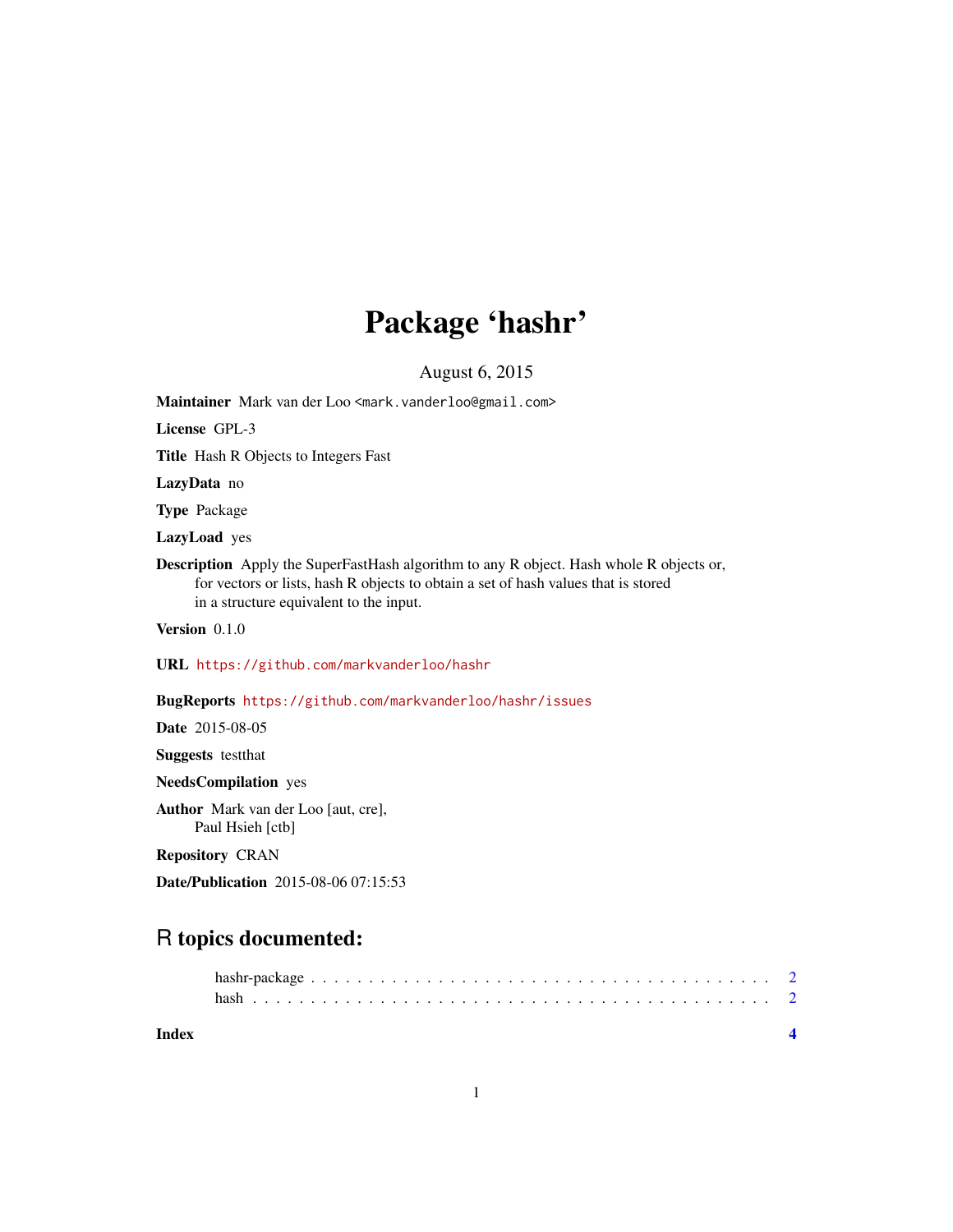<span id="page-1-0"></span>

#### Description

This package exports Paul Hsies's SuperFastHash C-code to R. It can be used to hash either whole R objects or, for vectors or lists, R objects can be hashed recursively so one obtains a set of hash values that is stored in a structure equivalent to the input.

hash *Hash R objects to 32bit integers*

#### Description

Hash R objects to 32bit integers

#### Usage

```
hash(x, \ldots)## Default S3 method:
hash(x, \ldots)## S3 method for class 'character'
hash(x, recursive = TRUE,
  nthread = getOption("hashr_num_thread"), ...)
## S3 method for class 'list'
hash(x, recursive = TRUE,
```
nthread = getOption("hashr\_num\_thread"), ...)

#### Arguments

| $\mathsf{x}$ | Object to hash                                                                                                              |
|--------------|-----------------------------------------------------------------------------------------------------------------------------|
| .            | Arguments to be passed to other methods. In particular, for the default method,<br>these arguments are passed to serialize. |
| recursive    | hash each element separately?                                                                                               |
| nthread      | maximum number of threads used.                                                                                             |

#### Details

The default method [serialize](#page-0-0)s the input to a single [raw](#page-0-0) vector which is then hashed to a single signed integer. This is also true for character vectors when recursive=FALSE. When recursive=TRUE each element of a character vector is hashed separately, based on the underlying char representation in C.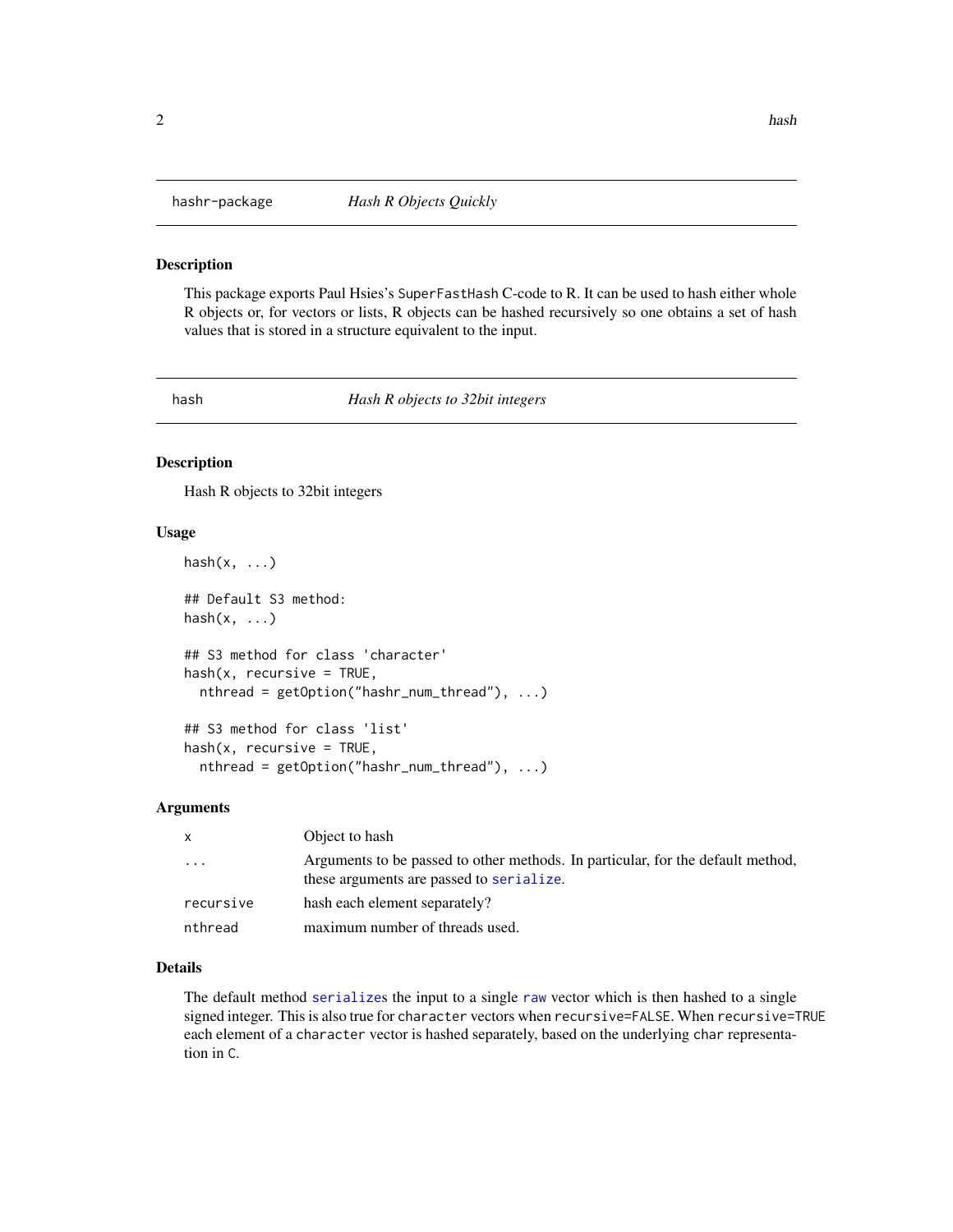### Parallelization

On systems supporting openMP, this function is able to use multiple cores. By default, a sensible number of cores is chosen. See the entry on [OpenMP Support](https://cran.r-project.org/doc/manuals/r-release/R-exts.html#OpenMP-support) in the writing R extensions manual to check whether your system supports it.

#### Hash function

The hash function used is Paul Hsieh's' SuperFastHash function which is described on his [website.](http://www.azillionmonkeys.com/qed/hash.html) As the title of the algorithm suggests, this hashing algorithm is not aimed to be used as a secure hash, and it is probably a bad idea to use it for that purpose.

#### Examples

```
# hash some complicated R object (not a list).
m <- lm(height ~ weight, data=women)
hash(m)
# hash a character vector element by element:
x <- c("Call any vegetable"
     , "and the chances are good"
      , "that the vegetable will respond to you")
hash(x)
# hash a character vector as one object:
hash(x, recursive=FALSE)
# hash a list recursively
L \leftarrow \text{strsplit}(x, "")hash(L)
# recursive really means recursive, so nested lists are recursed over:
L \leftarrow list(x = 10, y = list(
    foo = "bob"
    , bar = lm(Sepal.Width \sim Sepal.Length, data=iris))
)
hash(L)
hash(L,recursive=FALSE)
```